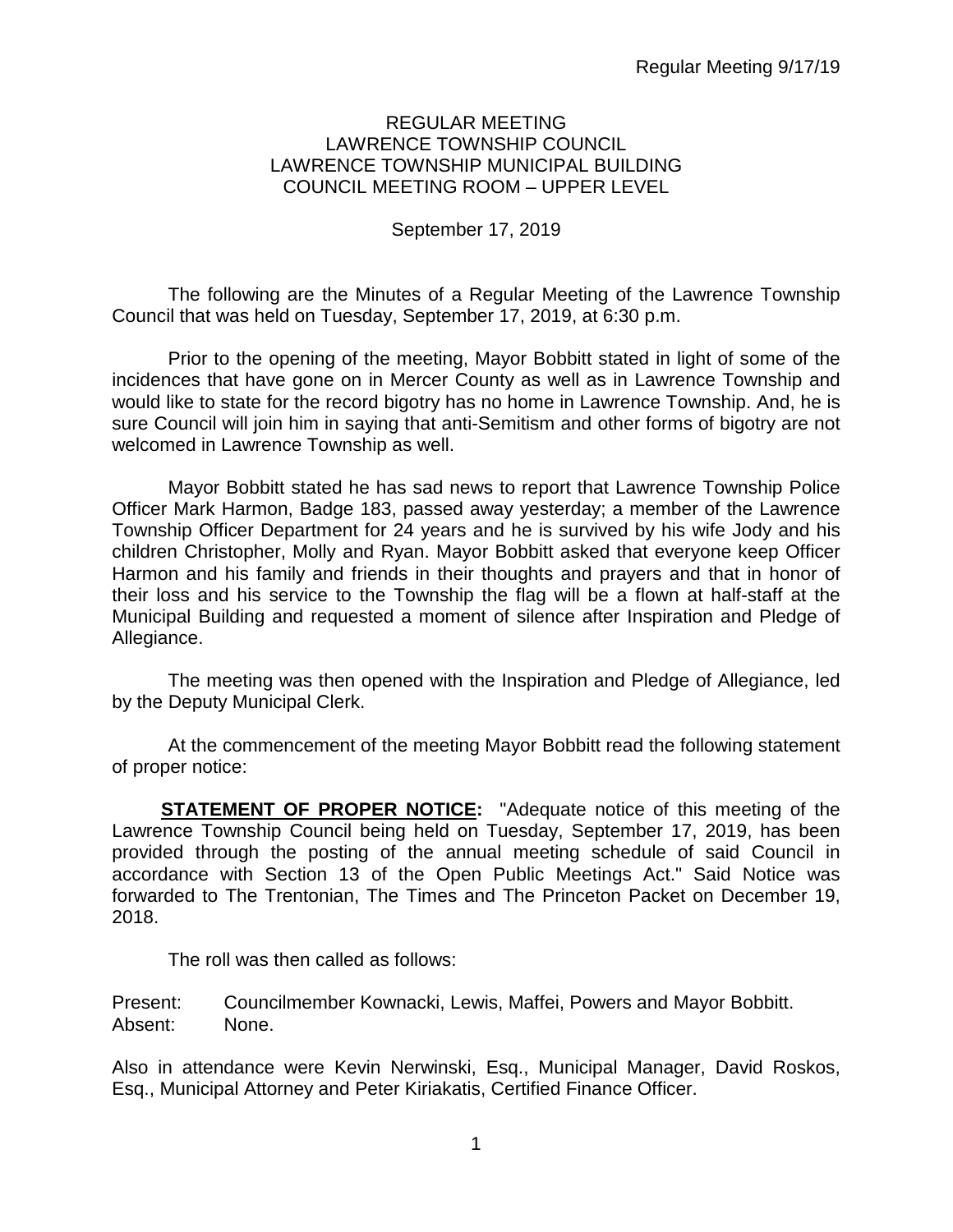---

Special Proclamations, Recognitions and Presentations

#### **Proclamation – Knock Out Opioid Abuse Day**

Mayor Bobbitt read the following Proclamation into record. He then presented the Proclamation to the recipient who indicated she is a regular citizen trying a new and interesting way outside of the norm to bring awareness about Opioid Abuse that is on the rise. And, indicated anybody in Lawrence Township can do what she is doing in terms of setting up tables with information on opioid addiction, talking to the people at the library and other places, having events at schools to raise awareness in regular communities and inspire conversation about a problem that is not normally thought about.

Proclamation

WHEREAS, opioids are commonly prescribed for pain, and an estimated 20 percent of patients presenting to physicians with non-cancer pain symptoms, pain-related diagnoses, or acute and chronic pain receive an opioid prescription; and

WHEREAS, in 2017 opioid prescriptions were written at a rate of 58 prescriptions for every 100 people in the United States; and

WHEREAS, while evidence supports the benefits of opioid pain medication short term, it presents serious risks, including the risk of opioid overdose, misuse, and abuse; and

WHEREAS, the unprecedented rise of overdose deaths in the US parallels a nearly 300 percent increase in the sale of opioid pain medications, such as Oxycodone and Percocet, since 1999; and

WHEREAS, as the chemical structure of opioids mimic the structure of receptors in the brain and nervous system, this 'relationship' allows prescription pain relievers to work by binding to these receptors, decreasing the perception of pain that creates an overwhelming feeling of euphoria, physical dependence and in some cases, addiction; and

WHEREAS, once addicted to opioids many people go on to abuse heroin, a semi-synthetic opioid drug, because they are far less expensive to purchase and easier to obtain on the illegal drug market; and

WHEREAS, in 2018 it is reported that there were 68,000 opioid related deaths in the United States; and

WHEREAS, the Center for Disease Control and Prevention reports that New Jersey's per capita rate of 8.3 heroin related deaths per 100,000 is more than triple the National rate.

NOW, THEREFORE BE IT RESOLVED by the Township Council of the Township of Lawrence, County of Mercer, State of New Jersey that it hereby declares October 6, 2019 as

#### "KNOCK OUT OPIOID ABUSE DAY"

in the Township of Lawrence and urge all residents to become aware of the dangers of, and link between, opioid abuse and heroin addiction and to work with community leaders and educators in an effort to raise awareness of this deadly epidemic and to join together in an effort to eradicate this ever-growing menace to our society.

2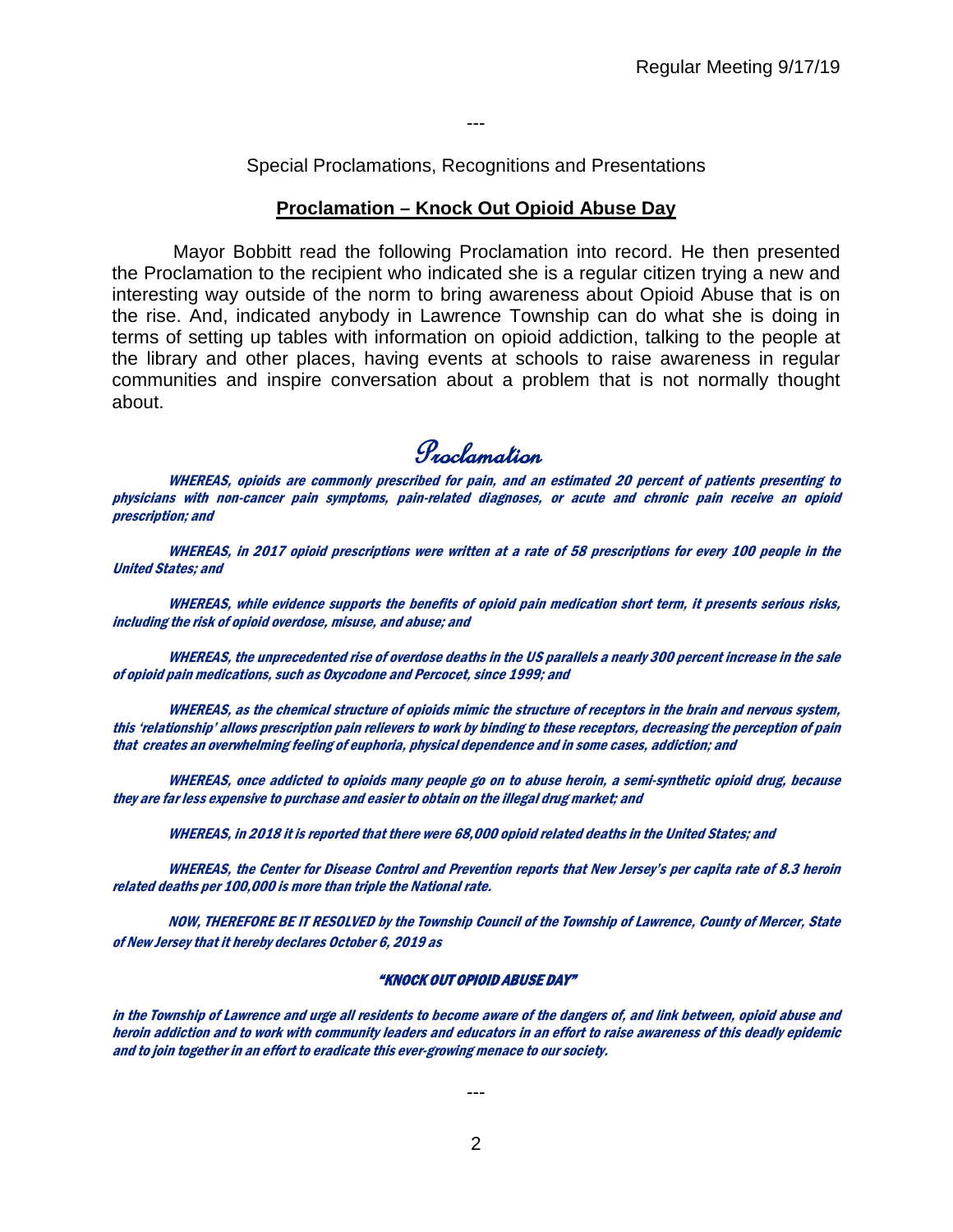## Public Participation

Mr. Anthony Destribats, Destribats Campbell Straub & Schroth, LLC, stated he is the attorney for Lawrence Square Village and he received a Notice regarding Ordinance No. 2340-19 (LUO Amendment – Block 4103, Lots 8,9, and 10 to Neighborhood Center 2 –NC-2) designation on the Agenda to be voted on this evening. The property is directly at Lawrence Square Boulevard North which Lawrence Square Village currently owns, operates and maintains and his clients have some concern as to what will be proposed where the parking and entrance will be and who will maintain that road once the zone is converted to a NC-2. Also, there is a little sliver of land in front of that property that is also owned by Lawrence Square Village which will have to be traveled over so his clients would like to know what is being proposed and if the Township would like to help maintain the road or explore the possibility of taking over the road altogether and it was suggested that maybe a survey be done to actually delineate where the properties are as it relates to what is being sold turned into that portion of the ordinance and who owns what other pieces of property there.

Mr. Nerwinski advised one of the blocks and lot is owned by Lawrence Township which is the property that was deeded over to the Township by K. Hovnanian that was to serve as a fire substation; but, that never happened and Public Works had been utilizing that piece of land lately and based upon his discussion with Gregory Whitehead, Director of Public Works, he felt it would be appropriate to offer that lot for sale. When further reviewed it was other lots there that the zone was not appropriate in terms of what could or could not be built there.

Mr. Nerwinski further advised that there are no plans pending at the present time for the property; it is just a change in zoning that best suits that particular piece of land to make it more marketable and realistic opportunity to sale. Mr. Destribats requested that his clients be notified as to whatever is proposed so they will know who will bear the responsibility of maintaining the road and the insurance for that road. Some discussion followed relative to road being a private road and if the characteristics of changes and the road services more than his client Lawrence Square Village and other parties within the community he would be open to discuss a deviation or some apportionment of responsibility. In closing, Mr. Roskos requested information on the sliver of land Mr. Destribats spoke about just in case the land goes out to public bid.

## Review and Revisions of Agenda

 Mr. Roskos stated in reference to Ordinance No. 2337-19 listed on the Agenda tonight he would like to remind everyone that the Township is still going to move forward with the Special Assessment Ordinance for the water lateral improvements for those homes served by Trenton Water Works where there is a belief that the lines could be lead based. In addition, the Township has been asked not to act on the ordinance tonight as there was a Notice requirement that needed to be met prior to adoption and requested that the Ordinance be re-listed for the October 1<sup>st</sup> Council Meeting.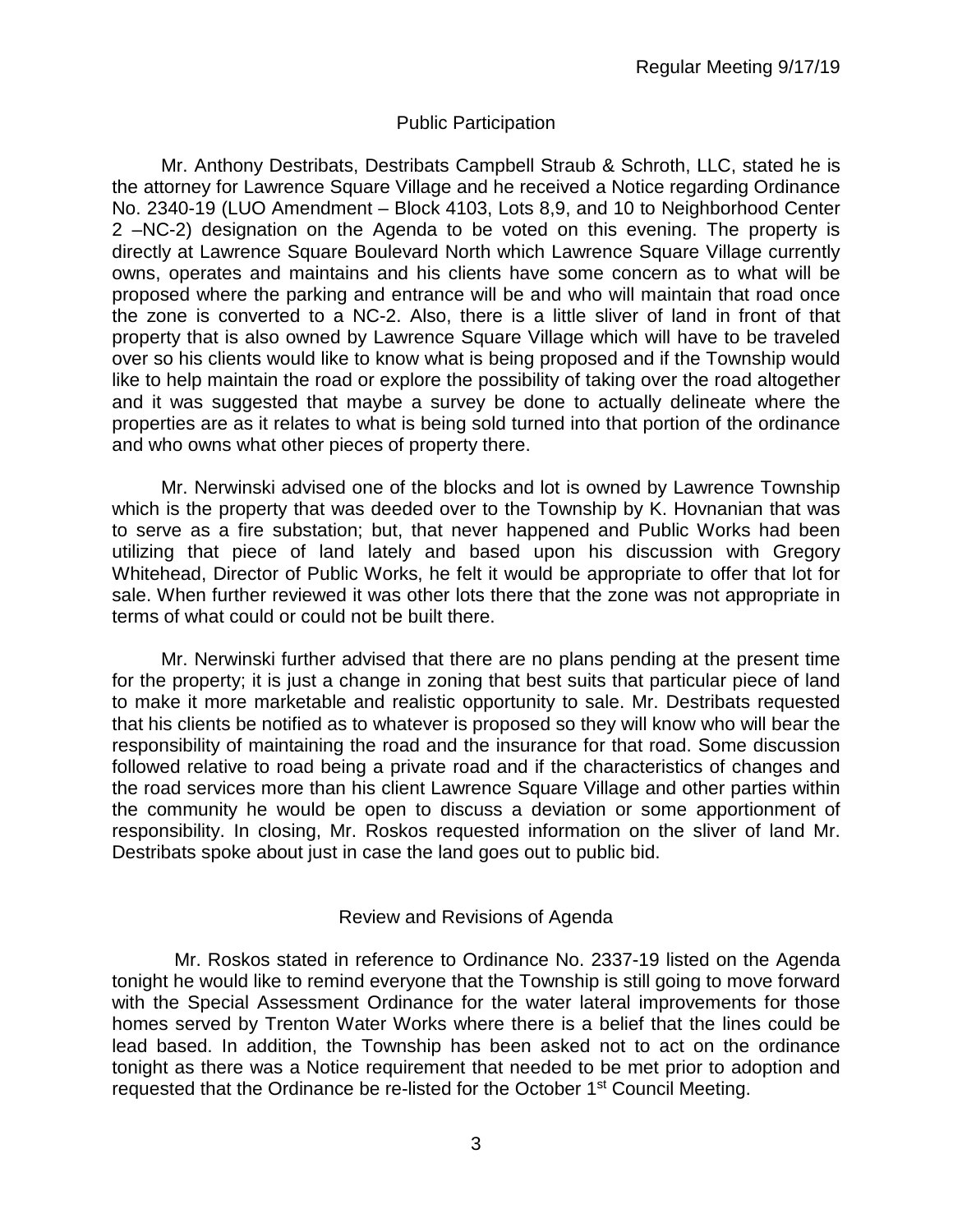---

## Adoption of Minutes

On a motion by Ms. Lewis, seconded by Mr. Powers, the Minutes of Closed Session Meeting of August 20, 2019 were approved as amended with corrections on the following roll call vote:

Same was carried on the following roll call vote:

Ayes: Councilmembers Kownacki, Lewis, Maffei, Powers and Mayor Bobbitt. Absent: None. Nays: None.

---

## Awarding or Rejecting of Bids

On a motion by Ms. Lewis, seconded by Mr. Powers, Resolution (9-A), Authorizing Awarding Contract for Striping Along Princeton Pike and Adjacent Intersections, was presented for adoption.

### Resolution No. 297–19

WHEREAS, on Thursday, September 5, 2019 bids were received and publicly opened for the project known as **Striping Improvements** including striping along Princeton Pike and adjacent intersections; and

WHEREAS, one (1) bid was received and reviewed by the appropriate Township Officials; and

WHEREAS, the lowest responsible bidder was Traffic Lines, Inc. who submitted a bid in the amount of \$21,223.50, and

WHEREAS, in accordance with N.J.A.C. 5:50-14, a Certificate of Availability of Funds has been provided and the accounts to be charged are;

| Acct.          | Ord. No. | Name                               | Amount      |
|----------------|----------|------------------------------------|-------------|
| $C-04-55-426-$ | 2257-17  | Road Improvements - Princeton Pike | \$21,223.50 |
| 240            |          |                                    |             |

NOW, THEREFORE, BE IT RESOLVED by the Township Council of the Township of Lawrence, County of Mercer, State of New Jersey, that pursuant to the recommendations of the Municipal Engineer, the Mayor and Municipal Clerk are hereby authorized to execute a contract with Traffic Lines, Inc., 5100 Asbury Road, Farmingdale NJ 07727 in the amount of \$21,223.50; and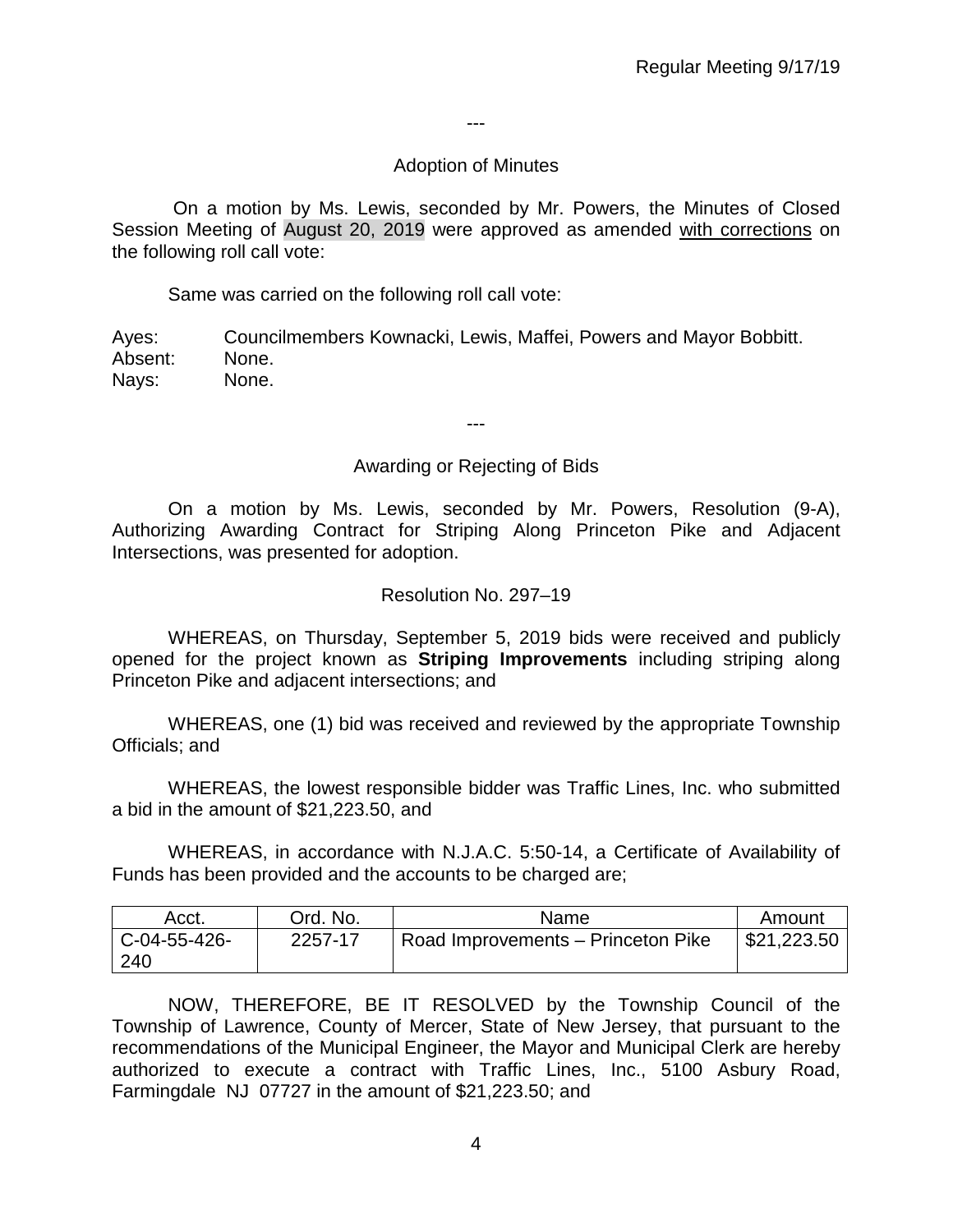BE IT FURTHER RESOLVED that the Municipal Manager is hereby authorized to draft the necessary agreement, subject to the approval of the Municipal Attorney as to form and content thereof.

Same was carried on the following roll call vote:

Ayes: Councilmembers Kownacki, Lewis, Maffei, Powers and Mayor Powers. Absent: None.

---

## Introduction of Ordinances

Mayor Bobbitt read by title, an ordinance entitled, "BOND ORDINANCE AMENDING BOND ORDINANCE NO. 2258-17 BY THE TOWNSHIP OF LAWRENCE, COUNTY OF MERCER, STATE OF NEW JERSEY IN ORDER TO REVISE THE DESCRIPTION OF THE IMPROVEMENT HEREIN"

Mr. Nerwinski advised that the Ordinance will be amended to include additional improvements to amend the description of the improvements for flooring replacement in police court facility and for security cameras, upgrades, and monitoring devices in the municipal complex.

The Ordinance was introduced and approved on the following roll call vote:

| <b>COUNCIL</b>       | AYE | <b>NAY</b> | <b>PRESENT</b> | <b>ABSENT</b> | <b>ABSTAIN</b> | <b>MOVE</b> | <b>SECOND</b> |
|----------------------|-----|------------|----------------|---------------|----------------|-------------|---------------|
| Mr. Kownacki         |     |            |                |               |                |             |               |
| Ms. Lewis            |     |            |                |               |                |             |               |
| Dr. Maffei           |     |            |                |               |                |             |               |
| <b>Mr. Powers</b>    | ,,  |            |                |               |                |             |               |
| <b>Mayor Bobbitt</b> |     |            |                |               |                |             |               |

Adoption of Ordinances

---

Mayor Bobbitt read by title, an ordinance entitled, "AN ORDINANCE AMENDING CHAPTER 435 OF THE LAWRENCE TOWNSHIP ADMINISTRATIVE CODE ENTITLED 'VEHICLES AND TRAFFIC' – Handicapped Parking

Ordinance No. 2339-19

## AN ORDINANCE AMENDING CHAPTER 435 OF THE LAWRENCE TOWNSHIP ADMINISTRATIVE CODE ENTITLED 'VEHICLES AND TRAFFIC'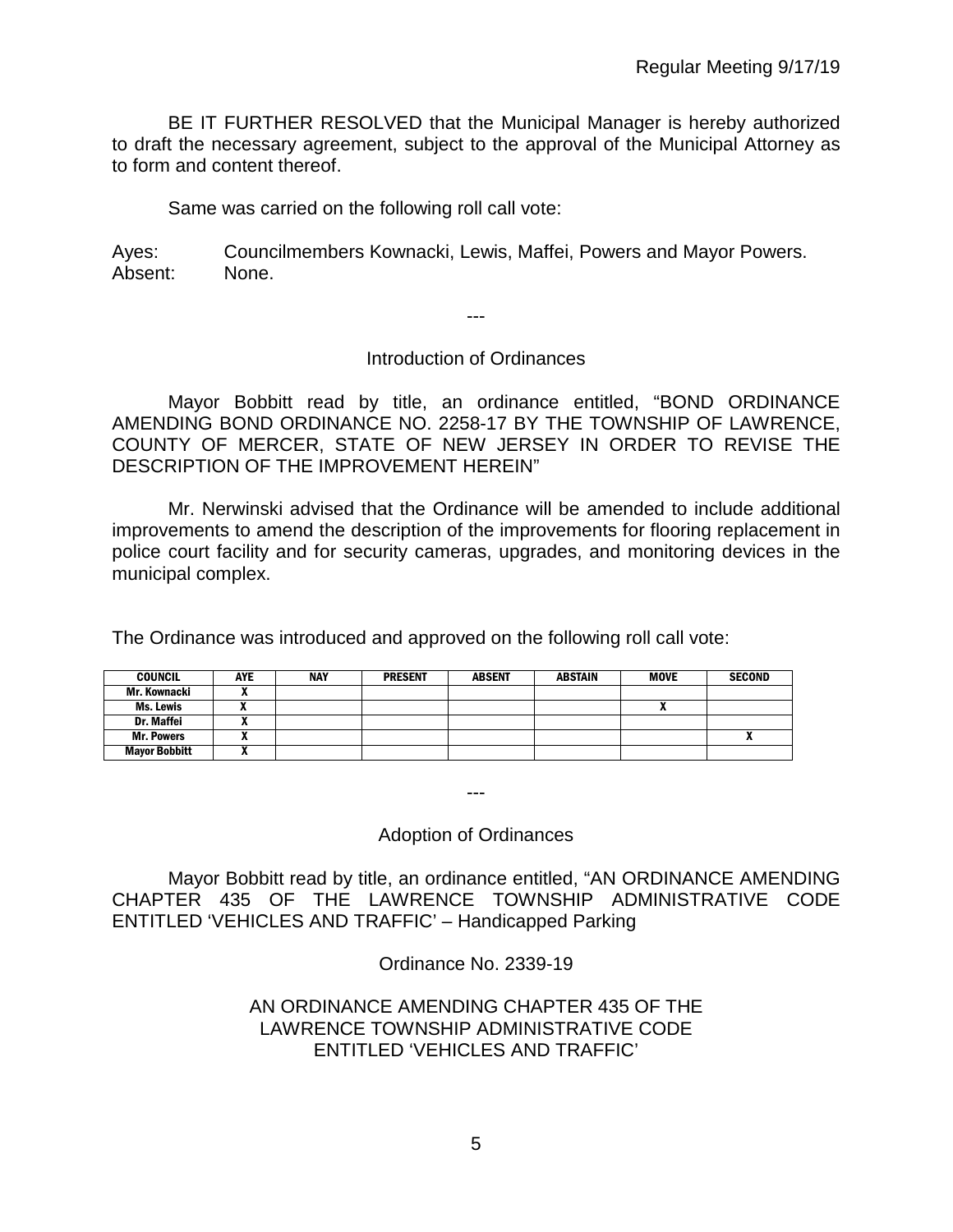BE IT ORDAINED by the Township Council of the Township of Lawrence, County of Mercer, State of New Jersey, that Chapter 435 of The Lawrence Township Administrative Code entitled 'Motor Vehicles and Traffic' be and is hereby amended as follows:

Section 1. Article II – Stopping, Standing and Parking

Sec. 435-4 – Parking prohibited – At any time, except by vehicles bearing special identification for handicapped persons.

(5) Special Vehicle Parking (Handicapped)

Restricted parking spaces shall be established as set forth below and only those persons who are handicapped and who possess a special vehicle identification shall park in such designated parking space.

- a. 64 feet eastbound from the prolongated curb line of Brunswick Pike and Valley Forge Avenue (S/E corner) for a distance of 22 feet on Valley Forge Avenue on the south side of 1894 Brunswick Pike.
- b. 138 feet eastbound from the prolongated curb line of Brunswick Pike and Pear Street (N/E corner) for a distance of 22 feet in front of 766 Pear Street.
- c. 340 feet eastbound from the prolongated curb line of Rt. 206 (Lawrence Road) and Fairfield Avenue (S/E corner) for a distance of 22 feet in front of 81 Fairfield Avenue.
- d. 285 feet eastbound from the prolongated curb line of Princeton Avenue and Myrtle Avenue (S/E corner) for a distance of 22 feet in front of 55 Myrtle Avenue.
- e. 180 feet westbound from the prolongated curb line of Hopewell Avenue and Slack Avenue (S/W corner) for a distance of 22 feet in front of 115 Slack Avenue.
- f. 263 feet eastbound from the prolongated curb line of Princeton Avenue and Myrtle Avenue (S/E corner) for a distance of 22 feet, in front of 57 Myrtle Avenue.
- g. 204 feet westbound from the prolongated curb line of Ohio Avenue and Puritan Avenue (N/W corner) for a distance of 22 feet in front of 716 Puritan Avenue.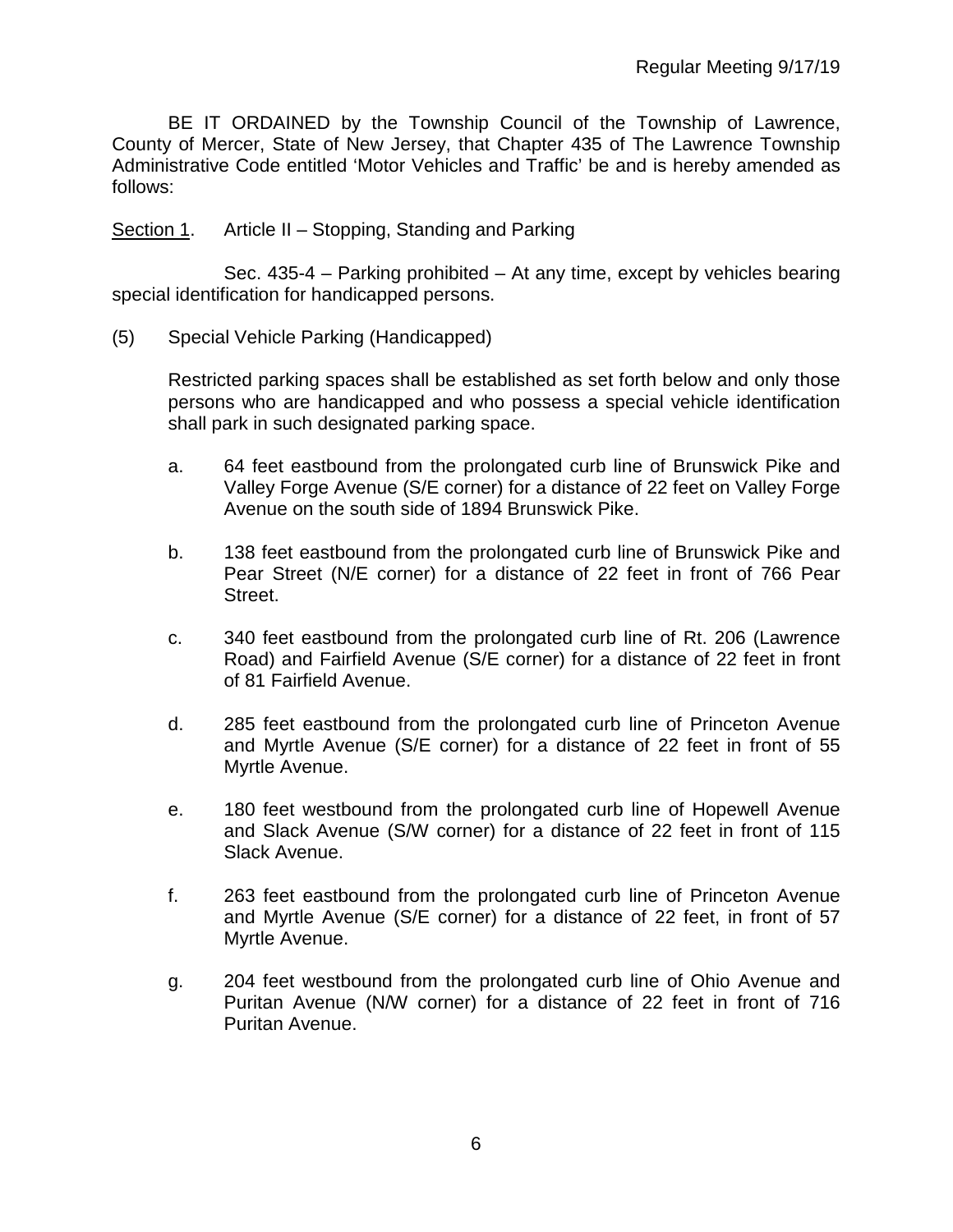- h. 324 feet eastbound from the prolongated curb line of Princeton Avenue and Myrtle Avenue (S/E corner) for a distance of 22 feet in front of 51 Myrtle Avenue
- i. 141 feet eastbound from the prolongated curb line of Slack Avenue and Princeton Pike (S/E corner) for a distance of 22 feet, in front of 143 Slack Avenue
- j. 54 feet eastbound from the prolongated curb line of Puritan Avenue and Brunswick Pike, for a distance of 22 feet
- k. 518 feet westbound from the prolongated curb line of Brunswick Avenue and Lanning Avenue (N/W corner) for a distance of of 22 feet, in front of 944 Lanning Avenue
- l. 70 feet westbound from the prolonged curb line of Brunswick Avenue and Lanning Avenue (S/E corner) for a distance of 22 feet on the side of 1279 Brunswick Avenue
- m. 37 feet southbound from the prolongated curb line of pear street and Michigan Avenue for a distance of 22 feet in front of 139 Michigan Avenue
- n. 56 feet southbound from the prolongated curb line of Greenfield Avenue and Rupert Street (S/W corner) for a distance of 22 feet on the side of 49 Greenfield Avenue
- Section 2. This ordinance supercedes all previous ordinances that relate to the designation of handicapped parking on streets and roadways within the Township of Lawrence.
- Section 3. Severability.

If any provisions of this ordinance shall be adjudged invalid, such adjudication shall not affect the validity of the remaining provisions, which shall be deemed severable therefrom.

Section 4. Repealer.

All ordinances or parts of same inconsistent with any provisions of this ordinance are hereby repealed to the extent of such inconsistency.

Section 5. Effective Date.

This ordinance shall become effective twenty (20) days following the adoption thereof in accordance with law.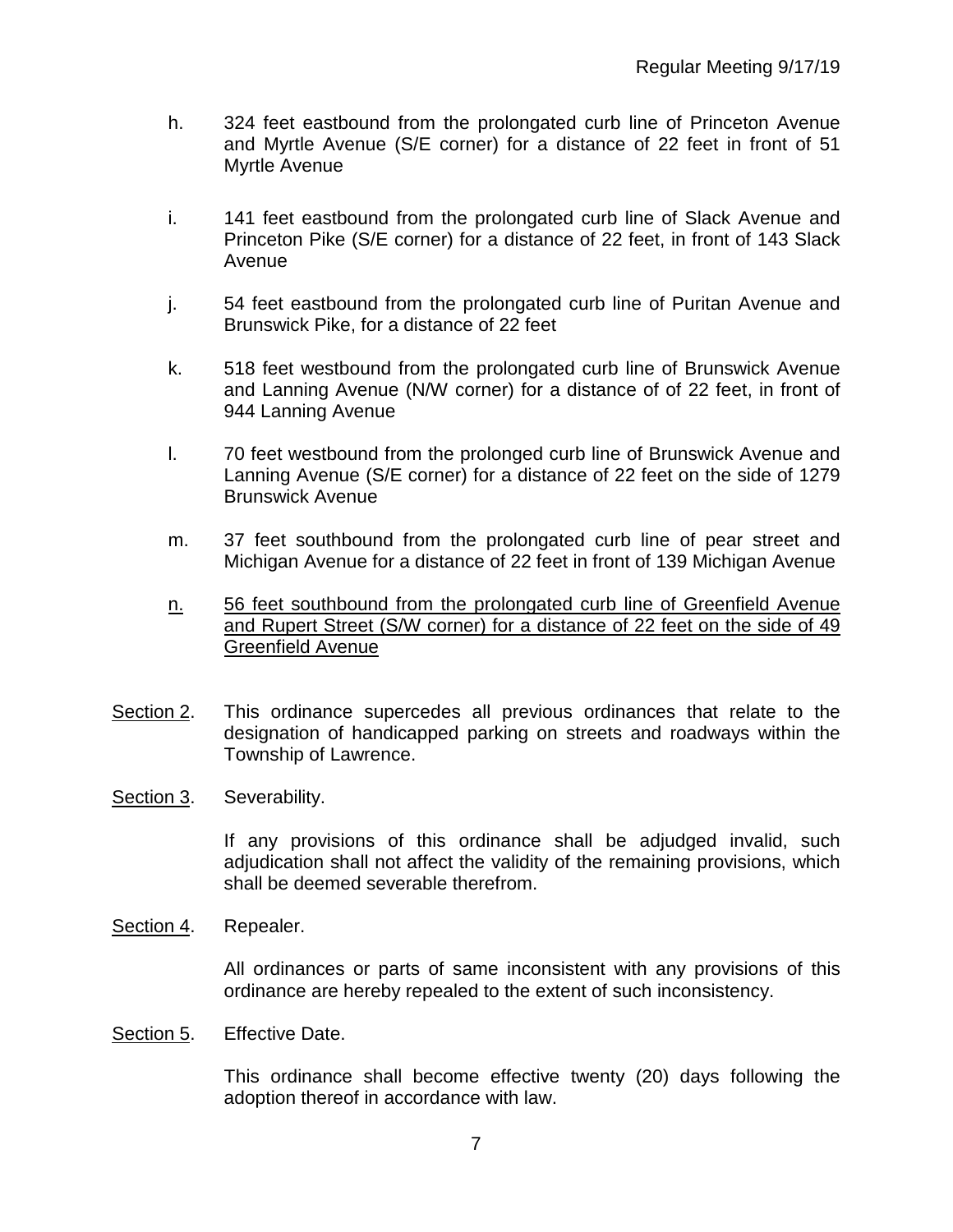COUNCIL | AYE | NAY | PRESENT | ABSENT | ABSTAIN | MOVE | SECOND Mr. Kownacki X Ms. Lewis | X | | | | | | | | | X Dr. Maffei X Mr. Powers | X | | | | | | | | | | | X Mayor Bobbitt X

Ordinance No. 2339-19 was introduced and approved on the following roll call vote:

## Mayor Bobbitt read by title, an ordinance entitled, "AN ORDINANCE AMENDING THE LAND USE ORDINANCE OF THE TOWNSHIP OF LAWRENCE"

 $\sim$   $\sim$   $\sim$ 

Mr. Powers questioned if the land was landlocked. Mr. Nerwinski replied "no". Mr. Roskos stated he does not know exactly what Mr. Destribats was alluding to in terms of his clients owning a sliver of land as it is his understanding that the lot has frontage on the Boulevard and that frontage on the Boulevard has been used for years. Mr. Nerwinski noted that the other lots may have an issue. Mr. Roskos advised that the Title Work for the lot owned by Lawrence Township was done and this is the first he is hearing of any of other issues with the other lots; but they will certainly look into the matter before they go to bid. Additional discussion ensued relative to the matter.

## Ordinance No. 2340-19

## ORDINANCE AMENDING THE LAND USE ORDINANCE OF THE TOWNSHIP OF LAWRENCE

WHEREAS, the Township Council of the Township of Lawrence, a municipal corporation in the County of Mercer, State of New Jersey, finds that the public health, safety, morals, and general welfare of the community shall be promoted by the revision and amendment of the Land Use Ordinance of the Township; and

 WHEREAS, the Planning Board of the Township of Lawrence has adopted a Master Plan that comprehensively provides for the appropriate use, regulation and development of lands in the Township in a manner which will promote the public health, safety, morals, and general welfare; and

WHEREAS, the Municipal Land Use Law at *N.J.S.A.* 40:55D-62a requires substantial consistency of the provisions regulating zoning and land use with the adopted Master Plan; however, a governing body may adopt a zoning ordinance or zoning map wholly or partly inconsistent with such land use plan element provided that the reasons for so doing are set forth in a resolution and recorded in its minutes; and

WHEREAS, Block 4103, Lots 8, 9 and 10 are currently zoned Professional Office and should be changed to Neighborhood Center-2 (NC-2), said zoning to be more consistent with the uses and character of the area; and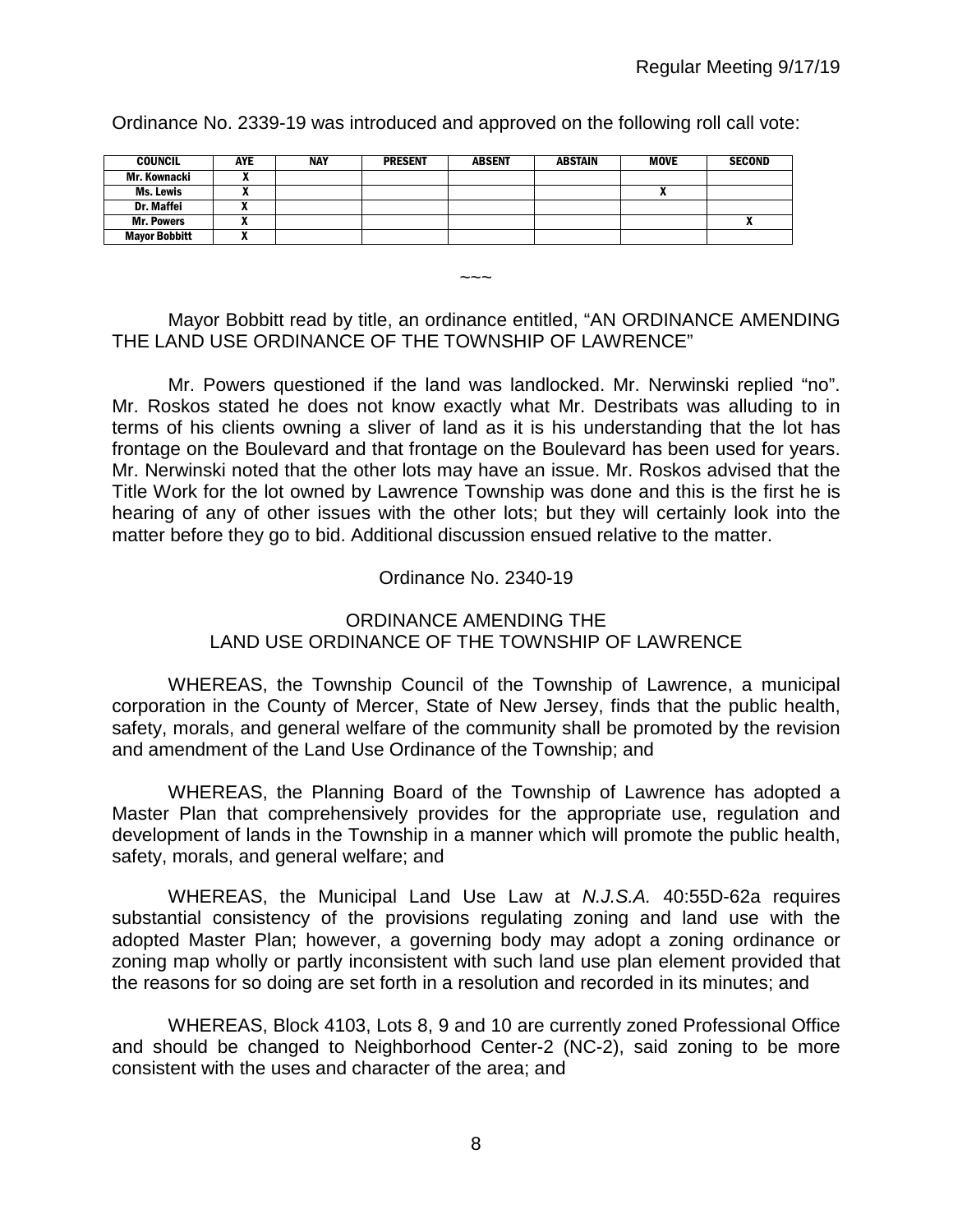WHEREAS, the Planning Board has determined that the revisions and amendments to the Land Use Ordinance have no inconsistency with the Master Plan, represent sound land use regulation and therefore favorably recommends to the Township Council that the zoning of the parcels be so amended; and

WHEREAS, this Ordinance involves a boundary change to a zoning district requiring individual notice to property owners pursuant to *N.J.S.A.* 40:55D-62.1; and

WHEREAS, the Township Clerk sent by certified mail and regular mail notice to each individual property owner on August 27, 2019 and has executed affidavits of proof of service and proof of publication in the official newspaper of Lawrence Township;

NOW, THEREFORE, BE IT ORDAINED, by the Township Council of the Township of Lawrence that the Land Use Ordinance be hereby amended as follows:

Section 1.The Zoning Map is hereby amended to change Block 4103, Lots 8, 9 and 10 to Neighborhood Center 2 (NC-2) designation.

Section 2. §301 of the Land Use Ordinance, entitled "Zoning Map", hereby amended as follows:

The zoning map entitled "Zoning Map, Lawrence Township, Mercer County, New Jersey", dated December 16, 1997, [last revised January 2018] last revised September 2019 is hereby adopted and made part of this Ordinance.

Section 3. Repealer. All ordinances or parts of ordinances which are inconsistent with any of the provisions of this Ordinance and the code established hereunder, are hereby repealed to the extent of such inconsistency.

Section 4. Severability. If any section, paragraph, sentence, clause or phase of this Ordinance shall be declared invalid for any reason, the remaining portions of this ordinance shall not be affected thereby and shall remain in full force and effect.

Section 5. Notification. Immediately upon adoption of this ordinance, the Municipal Clerk shall file a copy of this ordinance with the Mercer County Planning Board as required by law.

Section 6. Effective Date. This ordinance shall become effective twenty (20) days after adoption thereof.

Deletions are in brackets [ ] New material is underline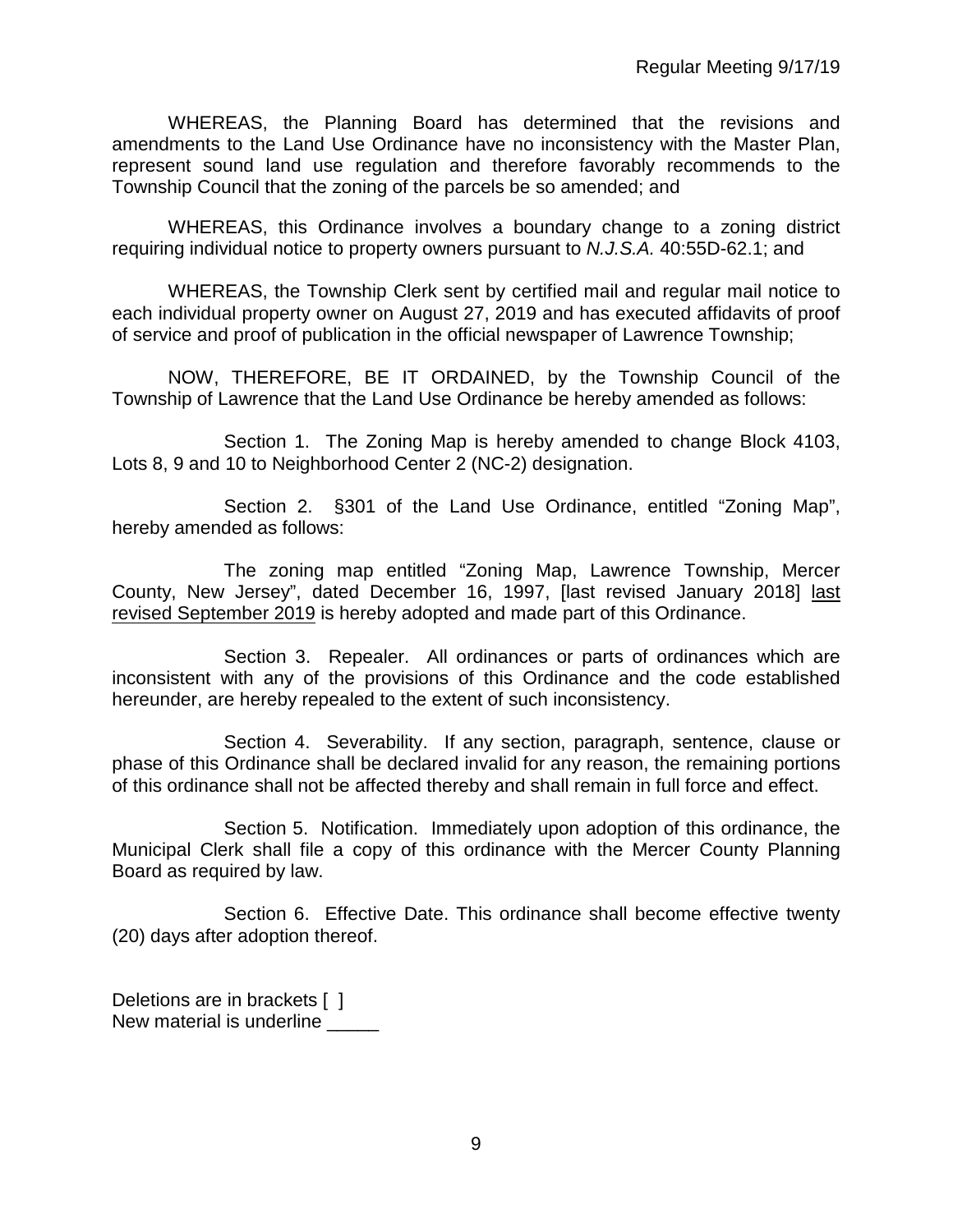Ordinance No. 2340-19 was introduced and approved on the following roll call vote:

| <b>COUNCIL</b>       | <b>AYE</b> | <b>NAY</b> | <b>PRESENT</b> | <b>ABSENT</b> | ABSTAIN | MOVE | <b>SECOND</b> |
|----------------------|------------|------------|----------------|---------------|---------|------|---------------|
| Mr. Kownacki         |            |            |                |               |         |      |               |
| <b>Ms. Lewis</b>     |            |            |                |               |         | n    |               |
| Dr. Maffei           |            |            |                |               |         |      |               |
| <b>Mr. Powers</b>    |            |            |                |               |         |      |               |
| <b>Mayor Bobbitt</b> |            |            |                |               |         |      |               |

 $\sim\sim\sim$ 

Mayor Bobbitt read by title, an ordinance entitled, "AN ORDINANCE AMENDING ORDINANCE NO. 2331-19 SALARY ORDINANCE OF THE TOWNSHIP OF LAWRENCE-UNCLASSIFED AND/OR EXEMPT, SEASONAL, EMERGENCY, (NON-UNION) EMPLOYEESS FOR 2018-2019"

### Ordinance No. 2341-19

## AN ORDINANCE AMENDING ORDINANCE NO. –2331-19 SALARY ORDINANCE OF THE TOWNSHIP OF LAWRENCE –UNCLASSSIFED AND/OR EXEMPT, SEASONAL,EMERGENCY (NON-UNION) EMPLOYEES FOR 2018-2019

BE IT ORDAINED by the Township Council of the Township of Lawrence, County of Mercer, State of New Jersey, as follows:

## Section I. Short Title

This ordinance shall be known and may be recited as "The Salary Ordinance of the Township of Lawrence – Unclassified and/or Exempt, Seasonal, Emergency (non-union) Employees for 2018-2019."

#### Section II. Salaried Employees

The attached list of salaried positions and job titles, Schedule A and Schedule B, are hereby authorized and assigned the appropriate salary ranges for 2018-2019 and are determined by date of hire as an employee of Lawrence Township.

This ordinance will continue the Township's consistent policy of providing comparable fringe benefits to exempt employees during their active service as that provided to Supervisors, CWA Local 1032, through their collective bargaining agreement. The Township will still maintain the flexibility of granting retiree benefits to exempt employees hired after January 1, 2011. Accordingly, employees covered by this ordinance that are eligible for health and/or prescription benefits shall contribute to the cost of the said health benefit premium for medical and prescription coverage as required by law, specifically Chapter 78, P.L. 2011. All employees hired on or after January 1, 2014 shall contribute based upon the year four rates specified by said law and to be made an Appendix to a successor Agreement.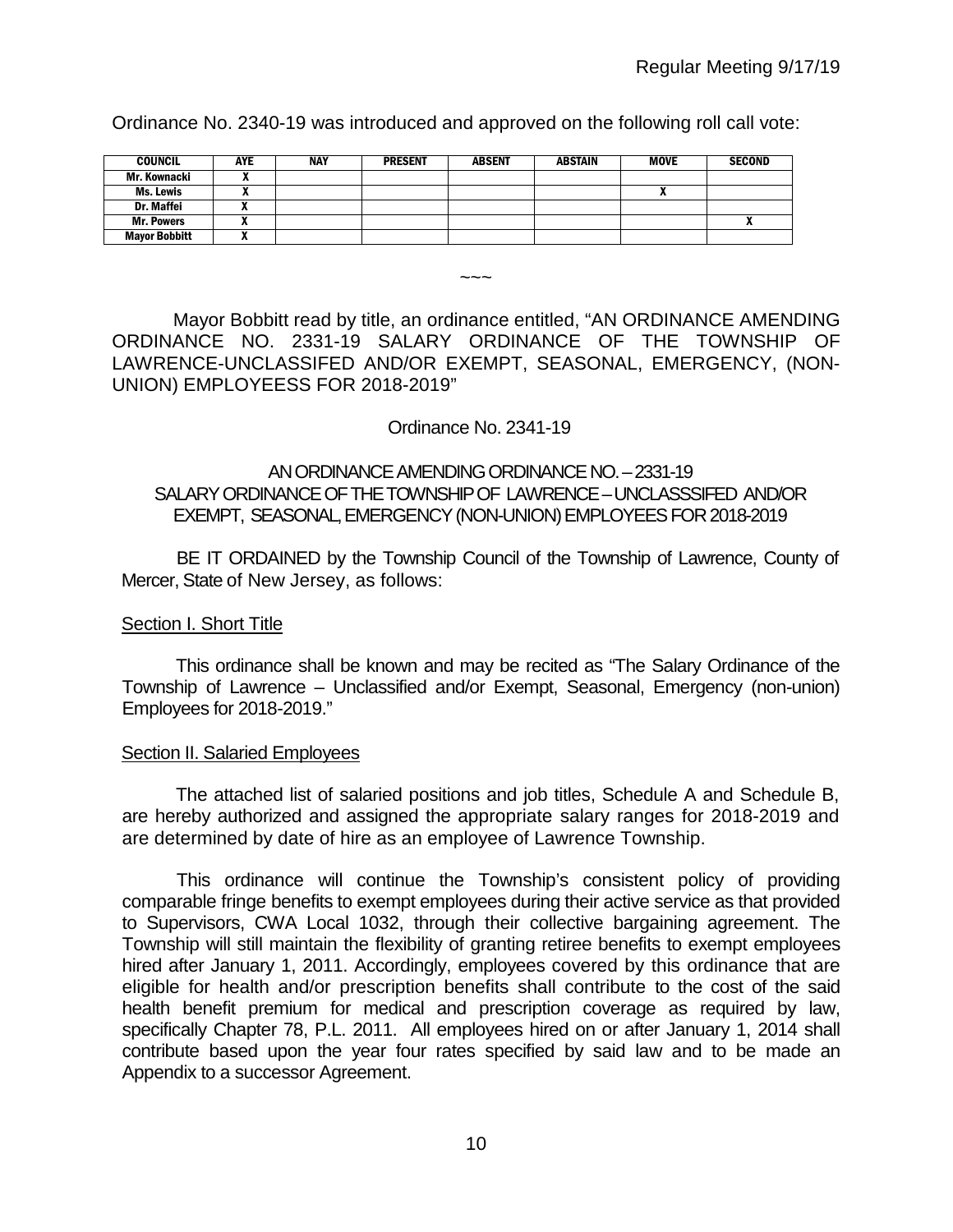## Section III. Part-Time or Seasonal Employees

The following part-time or seasonal positions and job titles are hereby authorized and assigned the following pay maximums commencing January 1, 2018 and January 1, 2019:

| Position of Job Title                           | <b>Basis</b> | 2018                   | 2019                   |
|-------------------------------------------------|--------------|------------------------|------------------------|
| <b>Armed Court Attendant</b>                    | Hourly       | \$25.04                | \$25.54                |
| <b>Emergency Medical Technician</b>             | Hourly       | \$22.16                | \$22.60                |
| Firefighter                                     | Hourly       | \$18.16                | \$18.52                |
| Laborer (Seasonal)                              | Hourly       | \$11.39                | \$12.50                |
| Life Guard                                      | Hourly       | Federal Minimum Wage   | <b>Federal Minimum</b> |
|                                                 |              | up to \$15.56          | Wage up to             |
|                                                 |              |                        | \$15.87                |
| <b>Recreation Aid</b>                           | Hourly       | Federal Minimum Wage   | <b>Federal Minimum</b> |
|                                                 |              | up to \$36.45          | Wage up to<br>\$37.18  |
| Recycling Coordinator                           | Per Annum    | \$8,243                | \$8,408                |
| Municipal Alliance Grant Coordinator            | Per Annum    | \$2,500                | \$2,500                |
| <b>Fire Crew Coordinator</b>                    | Per Annum    | \$4,243                | \$4,328                |
| <b>School Traffic Guard</b>                     | Hourly       | \$17.40                | \$17.75                |
| Secretary/Board & Committee                     | Per Annum*   | \$1,800.00             | \$1,800.00             |
| <b>Tax Search Officer</b>                       | Per Annum    | \$11,557               | \$11,788               |
| Zoning Officer                                  | Per Annum    | \$5,376                | \$5.484                |
| Affordable Housing Liaison                      | Per Annum    |                        | \$5,000                |
| <b>Affordable Housing Resale Representative</b> | Per Showing  |                        | \$100                  |
| <b>Fire Department Liaison</b>                  | Hourly       |                        | \$25.00                |
| Deputy Registrar Vital Statistics               | Per Annum    | \$2,500                | \$2,500                |
| Municipal Court Attendee                        | Hourly       | \$22.46                | \$22.91                |
| <b>SLEO Class III</b>                           | Hourly       | \$26.00                | \$26.52                |
| Park Attendant                                  | Hourly       | \$15.56                | \$15.87                |
| All Others                                      | Hourly       | <b>Federal Minimum</b> | Federal Minimum        |
|                                                 |              | Wage up to Step1 In    | Wage up to Step1 In    |
|                                                 |              | Applicable Job Title   | Applicable Job Title   |
|                                                 |              |                        |                        |

\* Denotes title paid monthly. All other titles bi-weekly.

#### Section IV. Eligibility

The ranges in Section II of this ordinance shall pertain to individuals employed by the Township of Lawrence on or after the effective date of this ordinance.

#### Section V. Longevity

A. Each employee hired before January 1, 2013 and covered by this agreement shall in addition to his/her regular wages and benefits, be paid longevity based upon years of service as of December 31, 2013 with the Township in accordance with the following amounts. Said amounts to be paid to an employee shall not be adjusted beyond the longevity amount being received by an eligible employee as of December 31, 2013. Longevity shall be pensionable and included as part of the employee's regular pay. Any employee hired on or after January 1, 2014 shall not be eligible to receive longevity pay at any time in the future.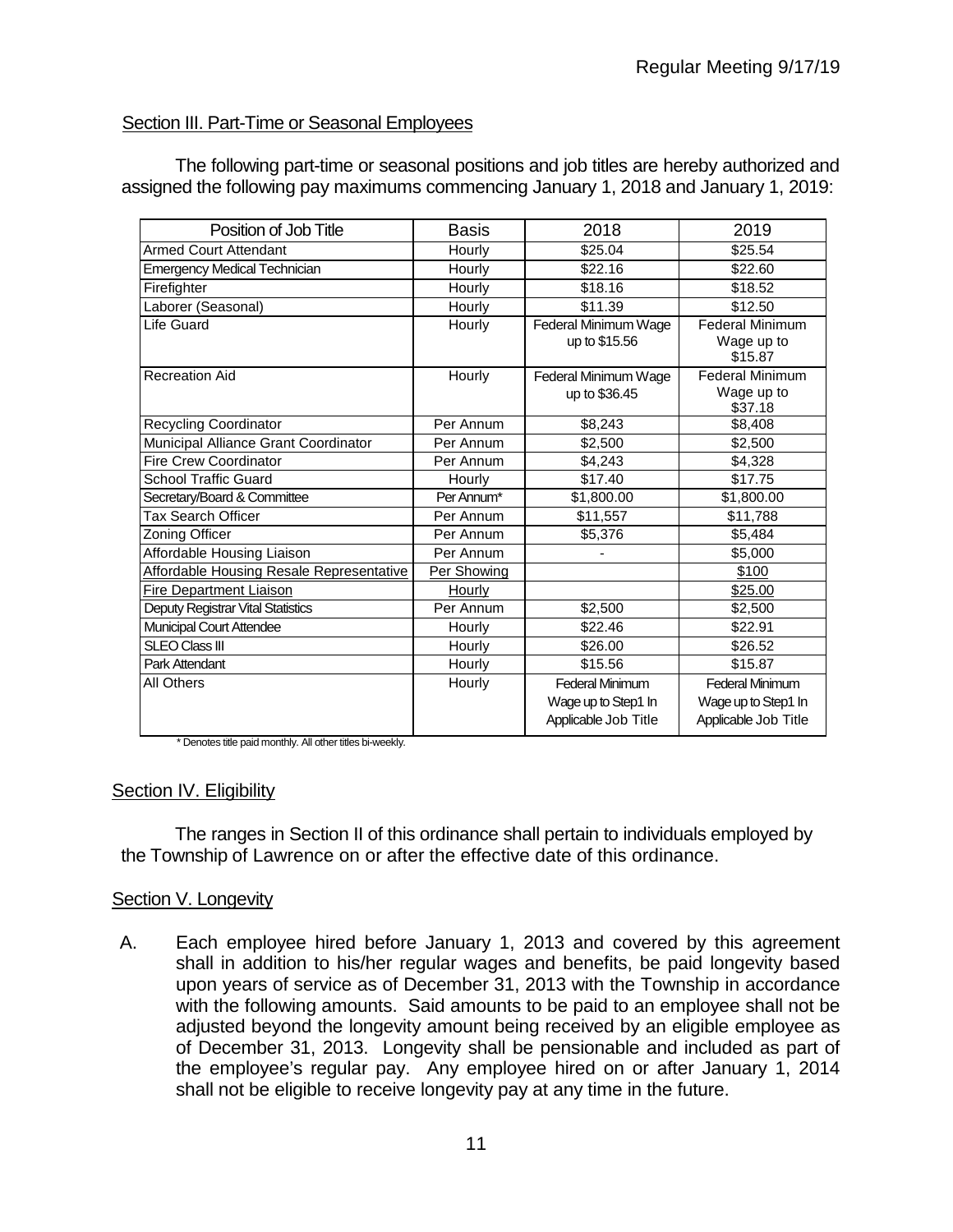Length of Service

| Beginning in year 8 through year 11                 | \$800   |
|-----------------------------------------------------|---------|
| Beginning the $12th$ year through year 15           | \$1,100 |
| Beginning the 16 <sup>th</sup> year through year 19 | \$1,400 |
| Beginning the 20 <sup>th</sup> year through year 23 | \$1,700 |
| Beginning the $24th$ year through year 27           | \$2,000 |
| Beginning the 28 <sup>th</sup> year and beyond      | \$2,300 |

## Section VI. Other Personnel and Working Conditions

All other functions, responsibilities and rights not specifically enumerated in prior sections of this ordinance shall be judged to be within the province of management, subject only to the laws, rules and regulations of the New Jersey Department of Personnel, the provisions contained in applicable agreements (if any) or policy manuals, and by the issuance of Administrative Directives by the Municipal Manager.

### Section VII. Repealer

All other ordinances or parts of ordinances adopted prior to the date of this ordinance that are inconsistent with the provisions of this ordinance, are hereby repealed insofar as they relate to or concern the job classifications, salaries and benefits listed in this ordinance.

## Section VIII. Severability

If any section, paragraph, sentence, clause, or phrase of this ordinance shall be declared invalid for any reason, the remaining portions of said ordinance shall not be affected thereby and shall remain in full force and effect.

## **Section IX. Effective Date**

- A. This ordinance shall take effect 20 days after publication.
- B. All salary or compensation provided for and by this ordinance shall be effective the first day of January.

Additions are underlined

Ordinance No. 2341-19 was introduced and approved on the following roll call vote:

| <b>COUNCIL</b>       | <b>AYE</b> | <b>NAY</b> | <b>PRESENT</b> | <b>ABSENT</b> | <b>ABSTAIN</b> | MOVE | <b>SECOND</b> |
|----------------------|------------|------------|----------------|---------------|----------------|------|---------------|
| Mr. Kownacki         | "          |            |                |               |                |      |               |
| Ms. Lewis            |            |            |                |               |                | n    |               |
| Dr. Maffei           |            |            |                |               |                |      |               |
| <b>Mr. Powers</b>    | . .        |            |                |               |                |      |               |
| <b>Mayor Bobbitt</b> | "          |            |                |               |                |      |               |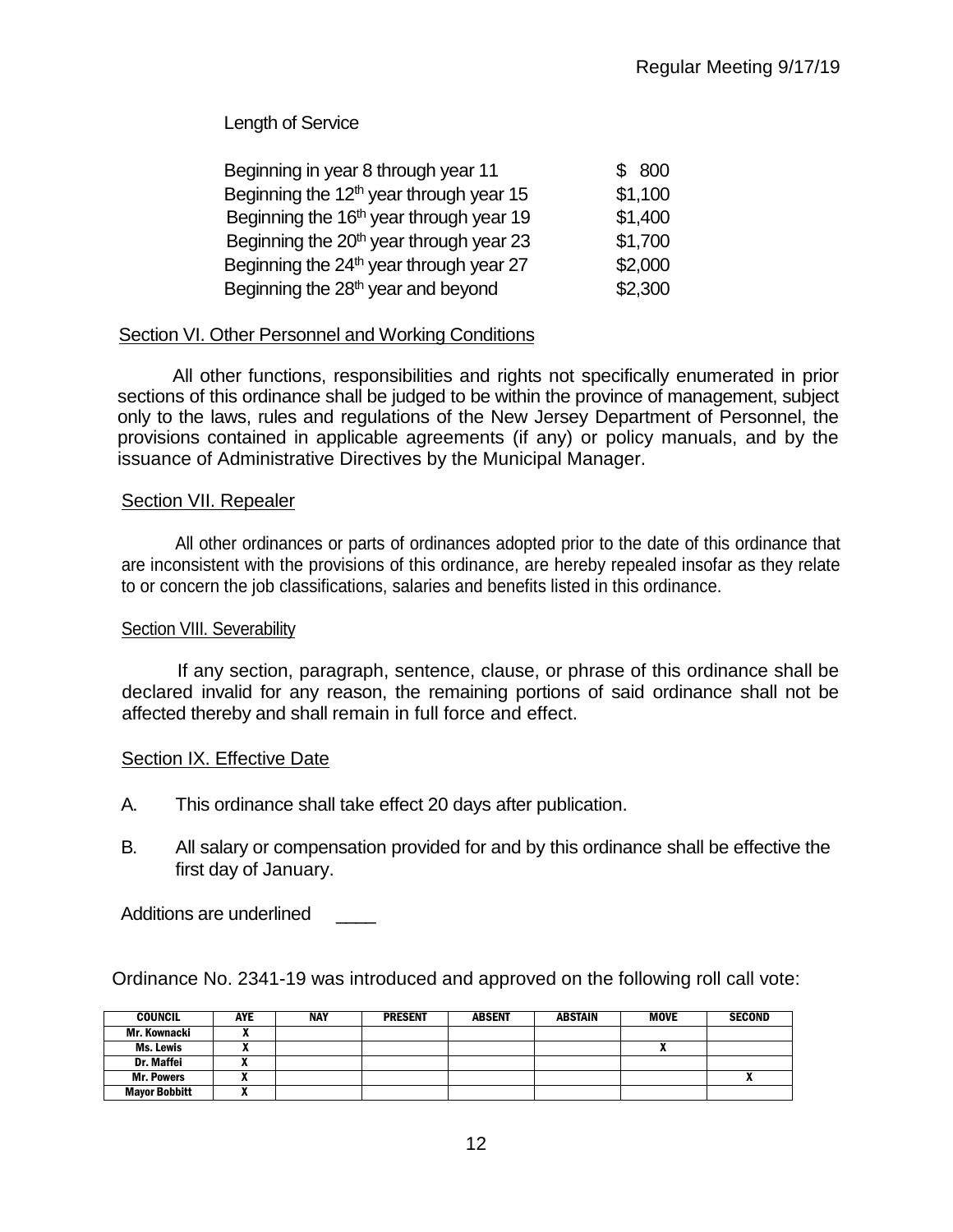## **Manager's Report –**

Mr. Nerwinski reported on the passing of Officer Mark Harmon and indicated he was a beautiful soul who battled very hard from the same disease from which his mom passed away and he wishes his family all the best. And, he wants to ensure Council that the Township has supported him and his family along the way during his sickness and the Township will continue all that they can to support them. He also received information from Chief Caloiaro that the viewing for Officer Harmon is scheduled for Thursday, September 19th from 4:00 p.m. to 8:00 p.m. at Poulson and Van Hise and the funeral will take place on Friday, September 20<sup>th</sup> at 10:00 a.m.

---

Mr. Nerwinski further reported that they are preparing for the Solar installation so when they pull up to the Municipal Building people might get a sense that the outside of the building looks a little bare from the removal of some trees on the north and south side of the building where all the preliminary work is being done for the solar carports. And, in reference to some comments that were expressed on social media by residents the trees that were removed for the solar install will be replaced by plantings in the various parks.

Mr. Nerwinski stated every year an audit is done of the Township's finances by Mercadien, PC and that process has been completed and as usual the Municipal Audit Report came back solid. So, he and Peter Kiriakatis, CFO, asked that they review the document and if they have any questions or concerns, please let them know. Mr. Kiriakatis noted near the front of the Audit Report there is a summary which is a snapshot of the current fund.

---

**Attorney's Report –**

There was no Attorney's report.

#### **Clerk's Report –**

Ms. Carter stated in light of the passing of Lawrence Township Police Officer Mark Harmon a very nice dish garden will be sent out on behalf of the Township Council.

---

---

13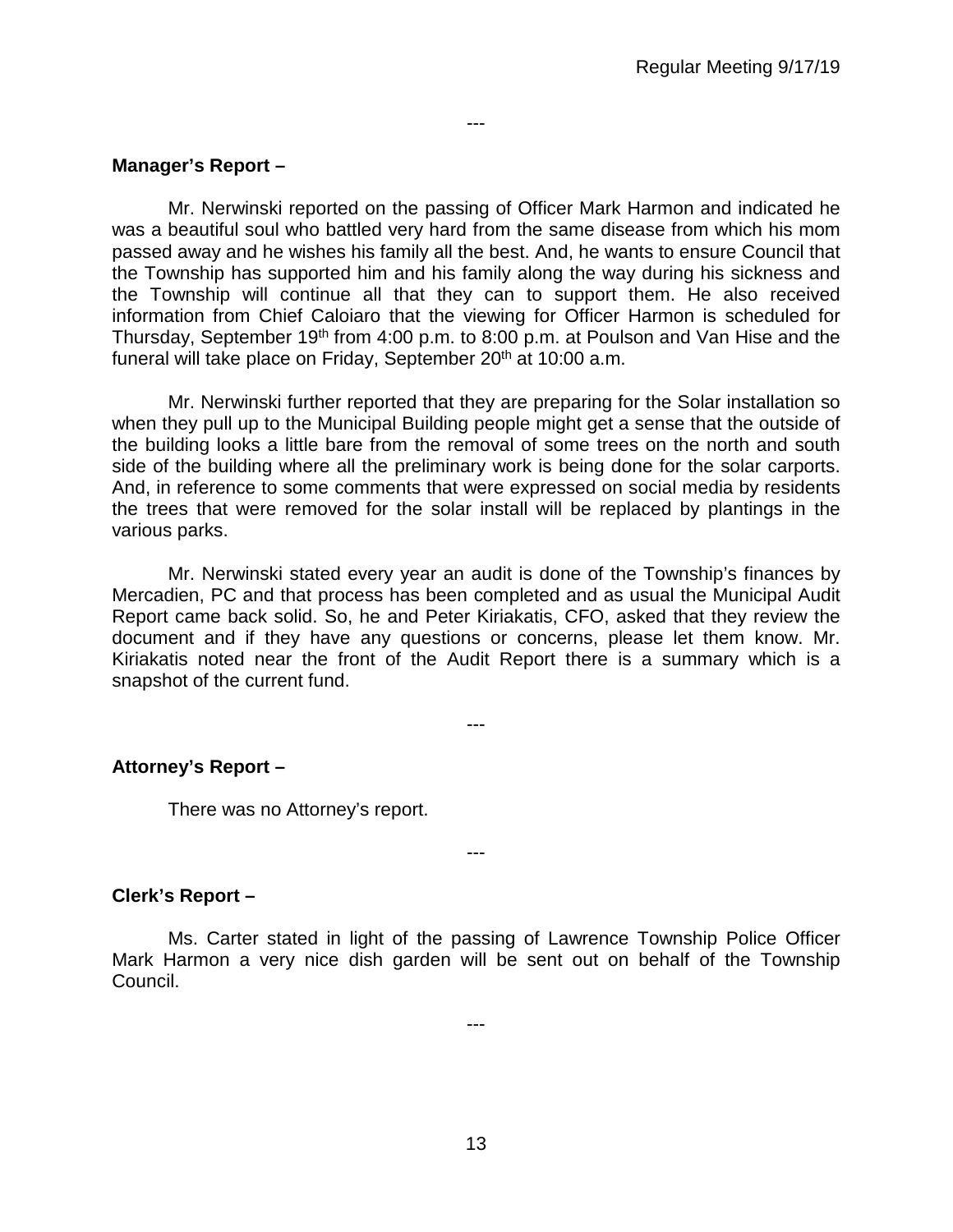## **Unfinished Business –**

There was no unfinished business.

---

## **New Business –**

There was no new business.

---

# **Public Participation (3-minute limitation per speaker)** –

There was no public participation.

---

## **Resolutions**

Resolution Nos. 287-19 (18-B.1) through 309-19 (18-H.6) with the exception of Resolution Nos. 295-19 (18-G-1) was approved by the following roll call vote:

| <b>COUNCIL</b>       | <b>AYE</b> | <b>NAY</b> | <b>PRESENT</b> | <b>ABSENT</b> | <b>ABSTAIN</b> | <b>MOVE</b> | <b>SECOND</b> |
|----------------------|------------|------------|----------------|---------------|----------------|-------------|---------------|
| Mr. Kownacki         |            |            |                |               |                |             |               |
| Ms. Lewis            |            |            |                |               |                |             |               |
| Dr. Maffei           |            |            |                |               |                |             |               |
| <b>Mr. Powers</b>    | ^          |            |                |               |                |             |               |
| <b>Mayor Bobbitt</b> | ~          |            |                |               |                |             |               |

Cited Resolutions are spread in their entirety in the Resolution Books of the Township of Lawrence.  $\sim\sim\sim$ 

Resolution No. 295-19 (18-G.1) was approved by the following roll call vote:

| <b>COUNCIL</b>       | <b>AYE</b> | <b>NAY</b> | <b>PRESENT</b> | <b>ABSENT</b> | <b>ABSTAIN</b> | <b>MOVE</b> | <b>SECOND</b> |
|----------------------|------------|------------|----------------|---------------|----------------|-------------|---------------|
| Mr. Kownacki         |            |            |                |               |                |             |               |
| Ms. Lewis            |            |            |                |               |                |             |               |
| <b>Dr. Maffei</b>    |            |            |                |               |                |             |               |
| <b>Mr. Powers</b>    |            |            |                |               |                | ~           |               |
| <b>Mayor Bobbitt</b> |            |            |                |               |                |             |               |

Cited Resolutions are spread in their entirety in the Resolution Books of the Township of Lawrence.

---